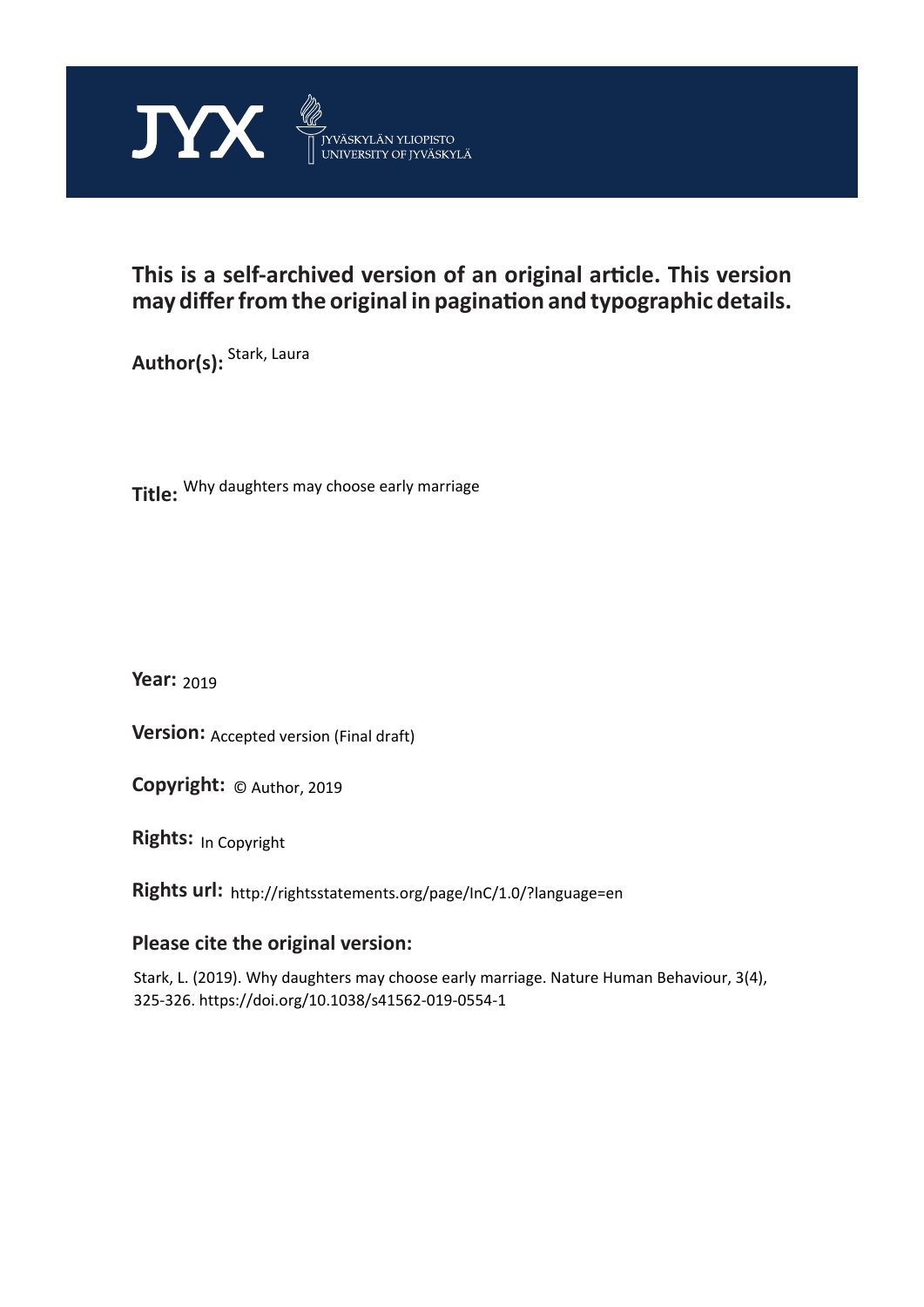(Author's final draft) Recommended citation: Stark, Laura. 2019. "Why Daughters may Choose Early Marriage", *Nature Human Behaviour* 3: 325–326.

# **Why Daughters may Choose Early Marriage**

Laura Stark, Department of History and Ethnology, University of Jyväskylä, Finland

In 29 African countries, including Tanzania, rates of marriage before age 18 are over 30% [1]. Early marriage has raised substantial concerns regarding mental well-being, autonomy and childbirth-related complications that are the leading cause of death worldwide for girls aged 15 to 19 [23]. Because early marriage statistically correlates with lower education levels, it is also assumed that early marriage prevents girls from continuing their schooling. That early marriage can be harmful for girls is therefore undisputed. But are these harms universal and if so, why does early marriage persist? Child marriage statistics do little to answer this question. Claims by human rights campaigns and the media that under-18 marriages arise from lack of parents' commitment to girls' education and empowerment are based on two unexamined premises. The first is that when daughters marry young, it is because the parents are pursuing goals that are not in the daughters' best interests. The second is that under-18 marriage always involves—by definition—the girl's lack of consent.

Early marriage is a social phenomenon in which local understandings guide family decision-making, yet most research on early marriage is based on rapid evaluation instead of in-depth or repeat interviews. Drivers of early marriage are rarely disaggregated separately for urban and rural areas, and existing literature on the impacts of under-18 marriage rarely distinguishes between children, younger adolescents and older adolescents. Causes are often not distinguished from outcomes in statistically cooccurring factors. 'End child marriage' campaigns rarely examine or follow girls' life trajectories to see whether educational attainment, for example, would have been accessible, affordable, or influential on women's future life prospects. Moreover, few studies have systematically tested prevailing assumptions about early marriage.

In this issue of *Nature Human Behaviour*, Schaffnit and colleagues [4] do just this. Using a large-scale survey with supplementary focal group data in a rural area of northern Tanzania, they test whether parental interests and coercion explain the high incidence of female marriage for adolescents aged between 15 and 18, the ages between which the vast majority of early marriages occur in this region. They find that younger brides do generally receive a higher bridewealth and that girls with four or more older brothers tend to marry earlier, likely reflecting the need to pay bridewealth for their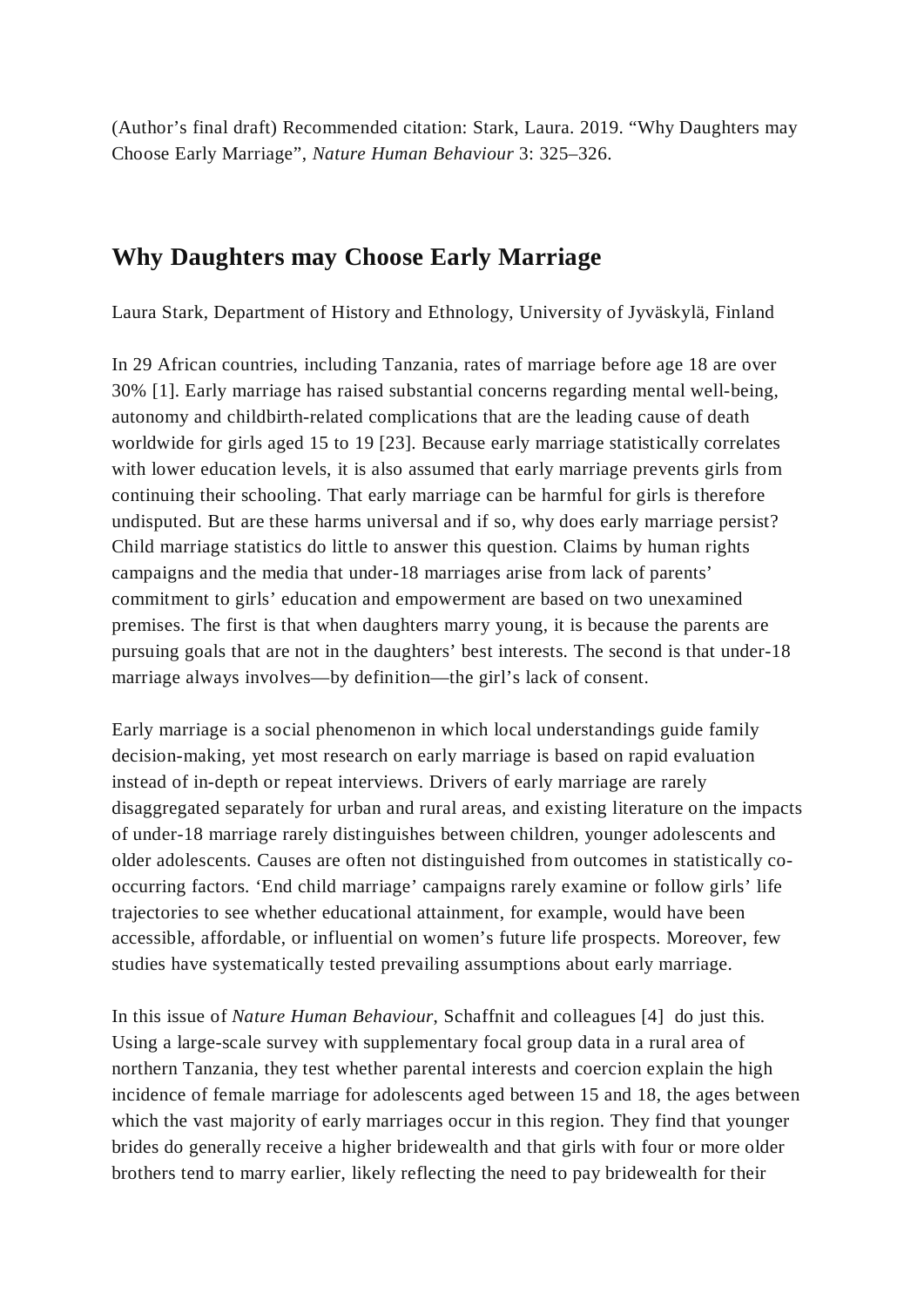brothers' marriages. This suggesting that there is a benefit to parents when their daughters marry younger. However, in contradiction to a parent-offspring conflict model, they find no evidence that parents select husbands for their daughters; instead, the majority of daughters report having chosen their own marriage partner. They also find that women marrying in later adolescence do not appear to suffer obvious detriments to their physical or mental wellbeing later in life.

In contrast to the media portrayal of parents who marry off their daughters to strategically benefit themselves or other members of the family, it appears that locally high rates of early marriage in this region are likely to be driven by shared interests of parents and daughters. The authors conclude that young women are active agents in marriage decisions. Marriage increases young women's communal status and power in household decision-making and grants them adult privileges when childhood roles expire. Divorce and remarriage are also common within this context and so marriage represents a relatively low opportunity cost for under-18 girls when viewed across a lifetime.

The most important advance of this study for tackling women's empowerment is the finding that better alternatives to early marriage are rarely available in this study population. To focus on early marriage as the cause of women's disempowerment is to address the tail end of the problem rather than its core [5]. The work by Schaffnit and colleagues lends credibility to other findings in Tanzania that suggest educational opportunities can be closed off to girls before marriage [6] and that girls themselves, seeing this, choose to marry early [7]. The authors note that strong local norms prohibit marriage to schoolgirls, but that educational attainment is disrupted by high rates of premarital childbearing. This means that marriage itself is not necessarily the reason for dropping out of school. Instead, causality seems likely to run in the opposite direction: obstacles to attaining education and the low use-value of education make early marriage a more attractive—and possibly the only—option for girls' future prospects and social inclusion.

It is important to keep in mind that this study concerned mainly older adolescents and is therefore less informative about marriage at younger ages. Yet, as the authors point out, the overwhelming majority of so-called 'child marriages' across much of sub-Saharan Africa take place in late adolescence, highlighting the problem of lumping together marriages at different ages into the same international development targets. Future research that disaggregates data on age at first marriage will be crucial in determining impacts and mechanisms for different age groups.

The authors also point out that their data did not take into account mortality rates from childbirth complications among early-married women, thus potentially underestimating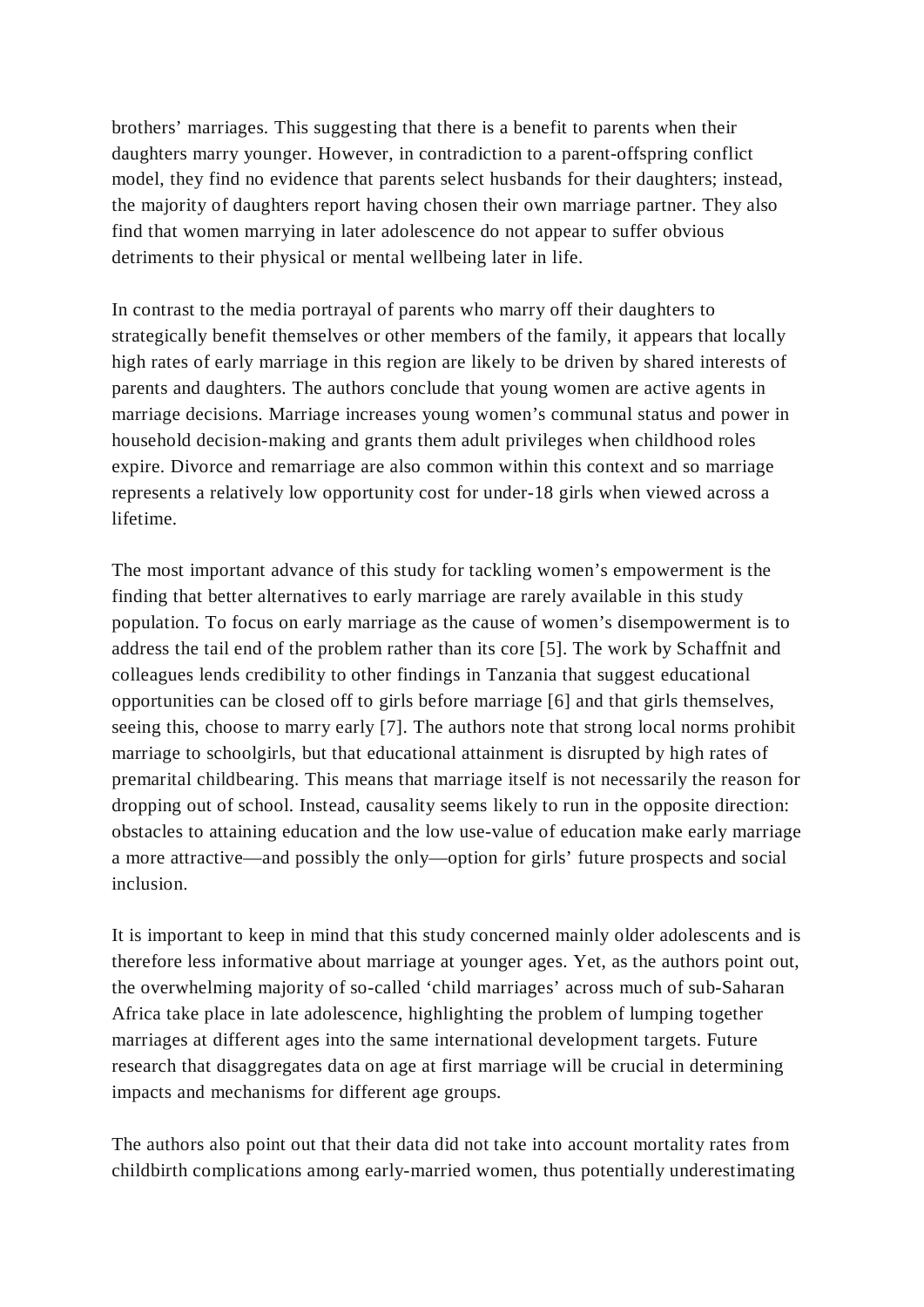the costs of under-18 marriage to well-being. However, the fact that premarital pregnancy is widespread in Tanzania suggests that adolescent marriage alone would not account for such an increased risk even if found, since many girls become pregnant before 18 without being married. It seems likely that the prevalence of premarital pregnancy may itself be a major motivational factor in under-18 marriages, as families weigh the costs of their daughters raising children born out of wedlock [68]. At the same time, girls marrying under 18 but choosing their own partners suggests that some girls wish to marry early. Future research would do well to examine reasons for this. The authors' research shows that using a large sample from a single localized and relatively homogeneous population is a powerful tool to address untested assumptions about early marriage, and it provides additional evidence in the debate about a universal 'consent boundary' at age 18 [9].

### Competing interests

The author declares no competing interests.

#### References

1.

UNICEF. State of the World's Children. https://www.unicef.org/sowc/ (2017).

2.

Save the Children. *State of the World's Mothers 2004*. (Save the Children, Westport, CT, USA, 2004).

#### 3.

UNICEF. Ending Child Marriage: Progress and Prospects. (UNICEF, New York, 2014).

### 4.

Schaffnit, S., Hassan, A., Urassa, M. & Lawson, D. Parent-offspring conflict unlikely to explain 'child marriage' in northwestern Tanzania. *Nat. Hum. Behav*. (2019).

#### 5.

Archambault, C. Ethnographic empathy and the social context of rights: 'rescuing' Maasai girls from early marriage. *Am. Anthropol.* **113**, 632–643 (2011).

6.

Tanzanian Ministry of Health, Community Development, Gender, Elderly and Children. *National Survey on the Drivers and Consequences of Child Marriage in Tanzania*. (Dar es Salaam, Tanzania 2017).

7.

Stark, L. Poverty, consent, and choice in early marriage: ethnographic perspectives from urban Tanzania. *Marriage Fam. Rev.* **54**, 565–581 (2018).